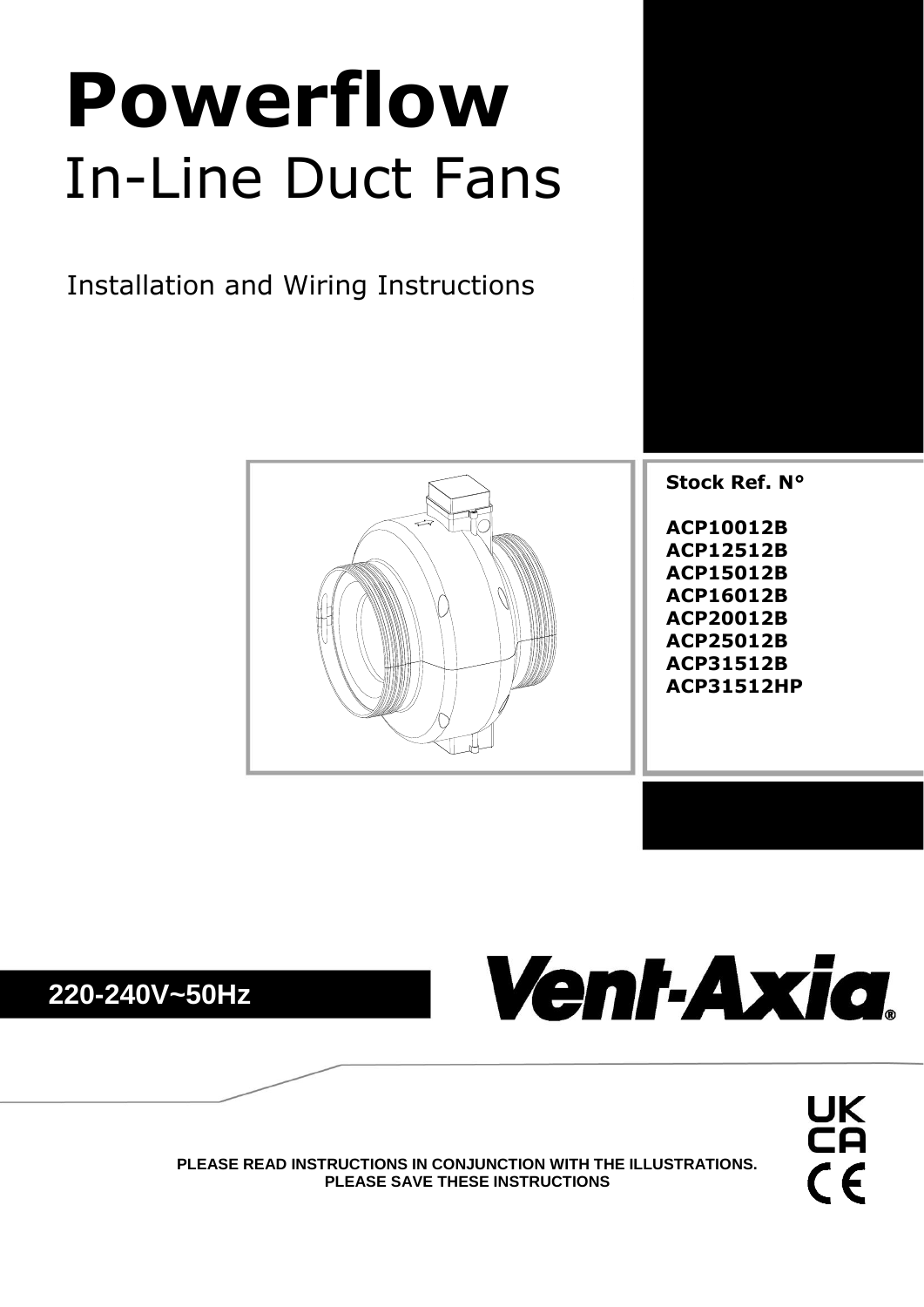# **Installation and Wiring Instructions for AIRTRAK POWERFLOW (ACP) fan range.**

## **IMPORTANT: READ THESE INSTRUCTIONS BEFORE COMMENCING THE INSTALLATION**

DO NOT install this product in areas where the following may be present or occur:

- **•** Excessive oil or a grease laden atmosphere.
- **•** Corrosive or flammable gases, liquids or vapours.
- **•** Ambient temperatures higher than 40°C or less than –5°C.
- **•** Relative humidity above 95%
- **•** Possible obstructions which would hinder the access or removal of the fan.
- **•** Sudden ductwork bends or transformations close to the fan.

# **SAFETY AND GUIDANCE NOTES**

- **A.** All wiring must be in accordance with the current I.E.E. Regulations, or the appropriate standards of your country.
- **B.** The fan should be provided with a local double pole isolator switch having a contact separation of at least 3mm.
- **C.** Ensure that the mains supply (Voltage, Frequency and Phase) complies with the rating label.
- **D.** The fan should only be used in conjunction with the appropriate Vent-Axia products.
- **E.** It is recommended that the connection to the terminal box is made in flexible cable or conduit for easy maintenance.
- **F.** The fan should not be sited within 600mm horizontally of/or 2250mm vertically of a bath/shower tray, in accordance with the current I.E.E. Regulations for bathrooms.
- **G.** When the Fan is used to remove air from a room containing a fuel-burning appliance, precautions must be taken to avoid back-flow of gases into the room from the open flue of gas or other appliance. Ensure that the air replacement is adequate for both the fan and the fuel-burning appliance.
- **H.** This fan is designed as an inline duct fan to be positioned between lengths of ducting. Short duct runs terminating within 1.5m must incorporate suitable guards unless the fan is mounted higher than 2.3m.
- **I.** This fan should not to be used where it is liable to be subject to direct water spray from hoses etc.
- **J.** Where ducted fans are used to handle moisture-laden air, a condensation trap should be fitted. Horizontal ducts should be arranged to slope slightly downwards away from the fan.
- **K.** Certain applications may require the installation of sound attenuation material to achieve the sound levels required. An auto transformer speed controller is also recommended.
- **L.** This appliance is not intended for use by persons (including children) with reduced physical, sensory or mental capabilities, or lack of experience and knowledge, unless they have been given supervision or instruction concerning use of the appliance by a person responsible for their safety.
- **M.** Young children should be supervised to ensure that they do not play with the appliance.

# **INSTALLATION**

# **FAN MOUNTING**

- **1.** The fan is suitable for mounting at any angle using the mounting bracket supplied (see Fig 5 for dimension details)
- **2.** Securely mount the fan using the appropriate screws, bolts, anti-vibration mounts etc.
- **3.** Flexible connections should be used at the fan inlet and outlet.
- **4.** Ensure that there is adequate clearance for accessing the fan.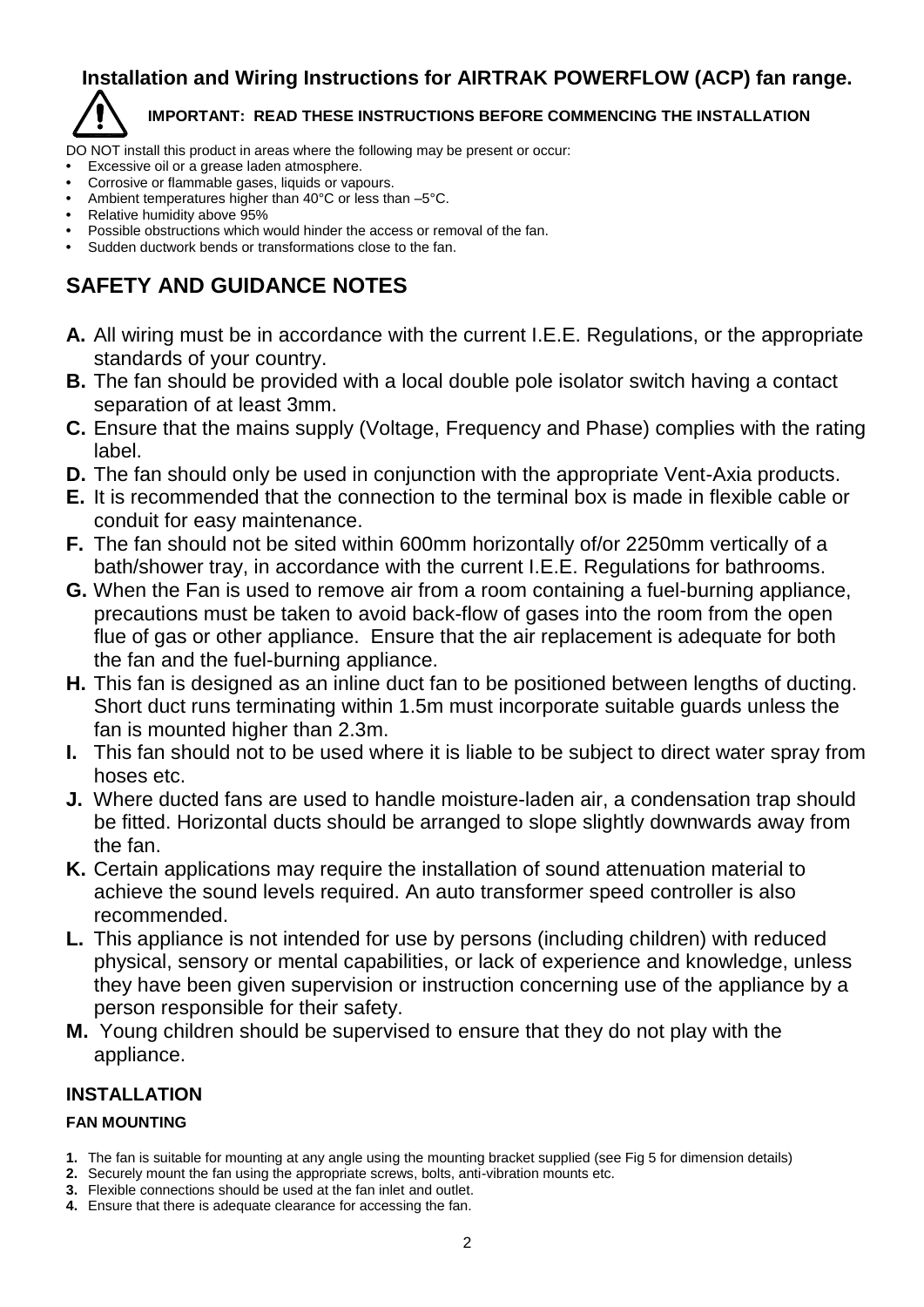# **WIRING**



#### **WARNING: THE FAN AND ANCILLARY CONTROL EQUIPMENT MUST BE ISOLATED FROM THE POWER SUPPLY DURING THE INSTALLATION / OR MAINTENANCE. THE EQUIPMENT MUST BE EARTHED**

- **1.** Select and follow the appropriate wiring diagram (*Figs. 1-4*).
- **2.** Check that all connections have been made correctly. Ensure that all terminal screws and cable clamps are securely fastened.
- **3.** The cable entry must be made using a suitable grommet or cable gland.
- **4.** Switch the mains supply on and check the system is operating correctly.

## **ROUTINE INSPECTION AND MAINTENANCE**

*ISOLATE THE UNIT FROM THE POWER SUPPLY AND ENSURE THAT IT CANNOT BE ACCIDENTALLY SWITCHED BACK ON*

- 1. At intervals appropriate to the installation, the fan should be inspected and cleaned to ensure there is no build up of dirt or other deposits on the impeller or the motor (Caution – do not dislodge any balance weights which may be fitted to the impeller). If the fan is handling dust laden air, it is recommended that a filter is installed.
- 2. All Vent-Axia AIRTRAK fan motors are fitted with sealed for life bearings and do not require lubrication.

#### **OVERHEATING PROTECTION**

The fan motor is fitted with Standard Thermal Overload Protection. This will automatically switch the fan Off in the event of a fault condition. If this occurs, isolate the fan, check for any obstruction, leave the fan for a short time for the motor to cool before reconnecting the power supply. If the fault reoccurs, isolate the power supply and call a service engineer.

# **Fig. 1 Fig. 2**



# **Fan Controlled by a Remote Switch Fan Controlled by a 2.5 Amp Electronic Speed Controller (Stk Ref. W103-03-102M).**



**Fig. 3 Fig. 4** Fan Controlled by a 3.0 Amp Fan Controlled by a 3.0 Amp



**Electronic Speed Controller (Stk Ref. 103-03-103A). Auto Transformer Speed Controller (Stk Ref. 103-14-103).**